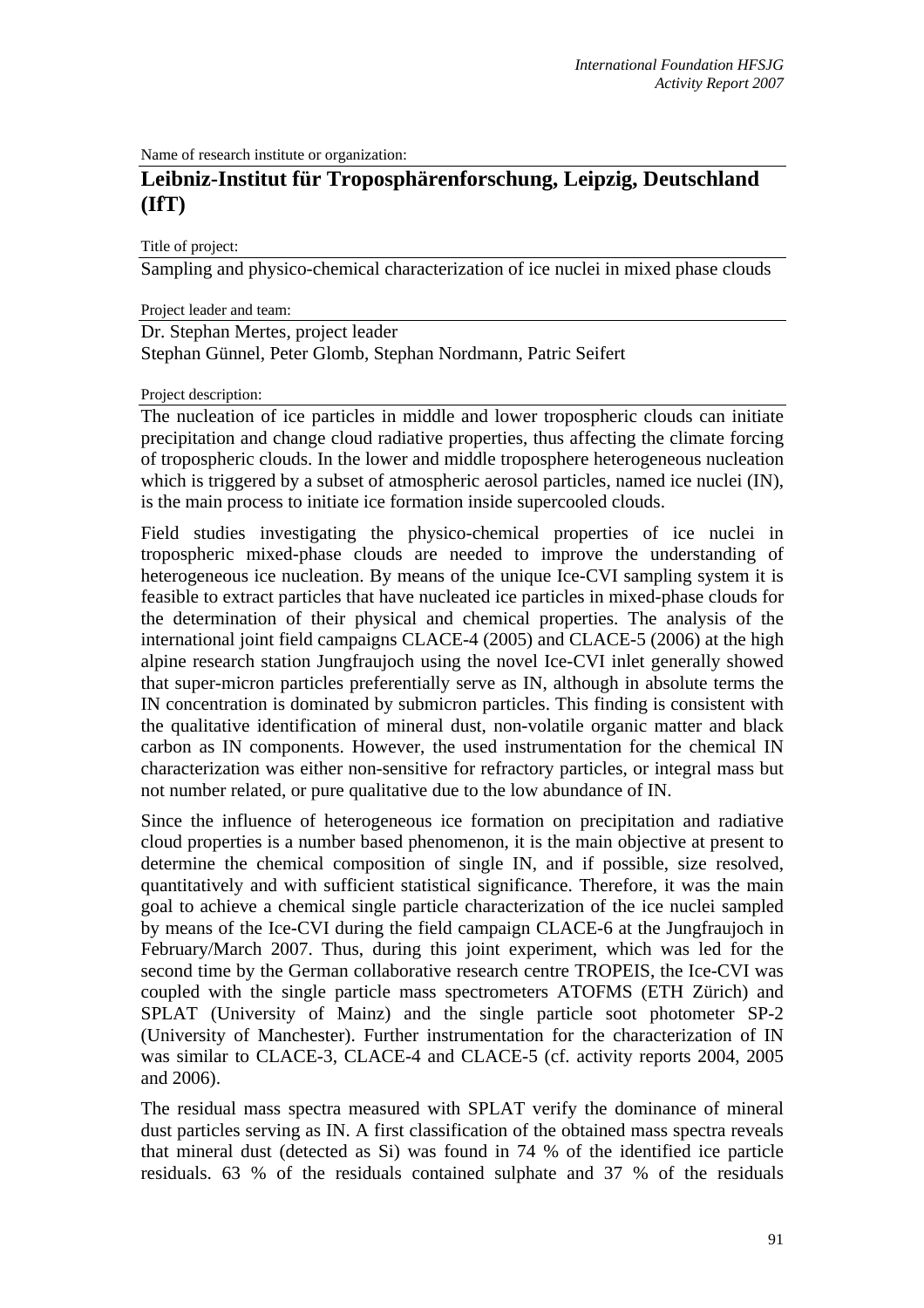contained mineral dust and sulphate. The latter implies that half of the mineral dust particles had a sulphate coating most likely originating from the cloud condensation nuclei matter of frozen drops. The SPLAT mass spectra analysis of the background aerosol particles yielded that 15 and 85 % of these particles comprised mineral dust and sulphate, respectively. Thus, the mineral dust component was strongly enriched in the ice nuclei whereas sulphate was depleted. Another chemical element, which was detected quite often in the ice particle residuals by the coupling of Ice-CVI and SPLAT is lead (Pb) with a relative number contribution of 42 %. Although, this is less than the contribution of mineral dust, Pb seems to have a similar atmospheric IN efficiency, because the fraction of Pb containing particles of the total aerosol reservoir was measured to be only 9 %.

Another approach was additionally carried out during CALCE-6 in order to obtain information about the dominating heterogeneous ice nucleation mechanism. Therefore, the IN-counter FINCH (University of Frankfurt) was connected downstream the Ice-CVI in order to study how many of the atmospheric IN that are coming out of the Ice-CVI as residual particles could be activated to ice particles inside FINCH. Fig.1 (left panel) shows a time series of IN number concentration measurements with FINCH at the 8<sup>th</sup> of March connected to the Ice-CVI (15:50-16:26) and thereafter connected to the total inlet (16:28-16:50). Moreover, the temperature and the saturation ratio with respect to ice adjusted inside FINCH are given (the latter is most likely 20 % to high according to a revised calibration).



Fig.1: Left panel: time series of IN number concentration measured with FINCH connected to the Ice-CVI and total inlet (change at 16:26) and adjusted temperature and saturation ratio with respect to ice inside FINCH. Right panel: simultaneous time series of IN number concentration sampled with the Ice-CVI and ambient temperature.

IN number concentration sampled by the Ice-CVI and ambient temperature are illustrated on the right side of Fig.1. The IN number concentration measured with FINCH downstream the Ice-CVI is not corrected for the CVI enrichment, which was 5.5, and thus the absolute mean value is about 1.2  $L^{-1}$  (and not about 7  $L^{-1}$  as indicated in the left hand side of Fig.1). The residual number concentration was much higher with about 760  $L^{-1}$  although the ambient temperature was slightly higher than the FINCH chamber temperature. Indeed, residuals coming from ice particle fragments created by collisions of precipitating or wind-blown ice crystals could have been sampled that did not serve as ice nuclei. But as shown already during CLACE-3 these residual particles are small  $(< 50 \text{ µm})$  and do not account for more than 60 % of the complete residual particle concentration. Thus, this effect could by far not explain the discrepancy between the FINCH and Ice-CVI number concentration results, which is still at least a factor of hundred. It is more likely that this difference in number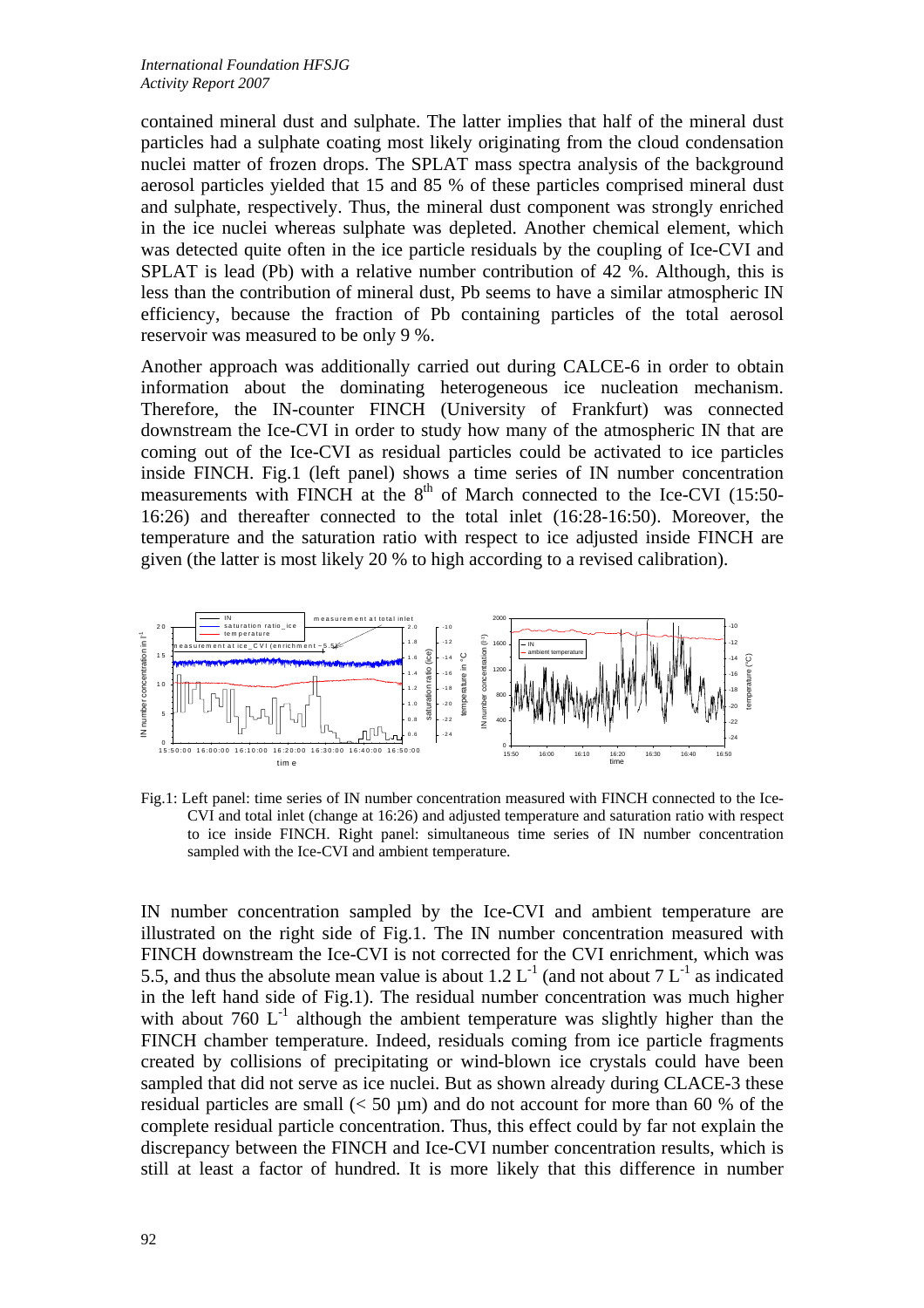concentration is related to the heterogeneous ice nucleation processes. The Ice-CVI samples IN inducing all heterogeneous mechanisms whereas the heterogeneous ice particle formation inside FINCH is restricted to deposition and condensation freezing. Consequently, these processes seem to be negligible with respect to contact and immersion freezing of supercooled drops in the investigated clouds. Another finding visible from the left panel of Fig.1 is that FINCH detected the same amount of IN at the Ice-CVI and at the total inlet (taking into account the CVI enrichment factor) which is an independent indication that the Ice-CVI collects IN that induce ice particle formation via deposition and condensation freezing quantitatively.

Key words:

aerosol cloud interactions, mixed-phase clouds, heterogeneous ice nucleation, ice nuclei

Internet data bases:

http://cloudlab.tropos.de/physik\_CVI1.html

#### Collaborating partners/networks:

Paul Scherrer Institute Villigen; ETH Zurich; Max Planck Institute Mainz; University of Mainz; Technical University of Darmstadt; University of Frankfurt; University of Manchester

Scientific publications and public outreach 2007:

# **Refereed journal articles**

Cozic, J., B. Verheggen, S. Mertes, P. Connolly, K.N. Bower, A. Petzold, U. Baltensperger, and E. Weingartner, Scavenging of black carbon in mixed phase clouds at the high alpine site Jungfraujoch, Atmos. Chem. Phys., 7, 1797-1807, 2007.

Mertes, S., B. Verheggen, S. Walter, P. Connolly, M. Ebert, J. Schneider, K.N. Bower, J. Cozic, S, Weinbruch, U. Baltensperger, and E. Weingartner, Counterflow Virtual Impactor based collection of small ice particles in mixed-phase clouds for the physico-chemical characterization of tropospheric ice nuclei: Sampler description and first case study, Aerosol Sci. Technol., 41, 848-864, 2007.

Verheggen, B., J. Cozic, E. Weingartner, K.N. Bower, S. Mertes, P. Connolly, M. Gallagher, M. Flynn, T.W. Choularton, and U. Baltensperger, Aerosol partitioning between the interstitial and the condensed phase in mixed-phase clouds, J. Geophys. Res., 112, D23202, doi:10.1029/2007JD008714, 2007.

Cozic, J., S. Mertes, B. Verheggen, D. J. Cziczo, S. J. Gallavardin, S. Walter, U. Baltensperger, and E. Weingartner, Field observations of black carbon enrichment in atmospheric ice particle residuals suggesting a potential ice nucleating capability, J. Geophys. Res., submitted, 2007.

### **Conference papers**

Crawford, I., M. W. Gallagher, K. Bower, T. W. Choularton, P. Connolly, M. Flynn, B. Verheggen, E. Weingartner, and S. Mertes, Observations of phase transitions in mixed phase cloud during CLACE, EGU General Assembly 2007, Vienna, Austria, April 15-20, 2007.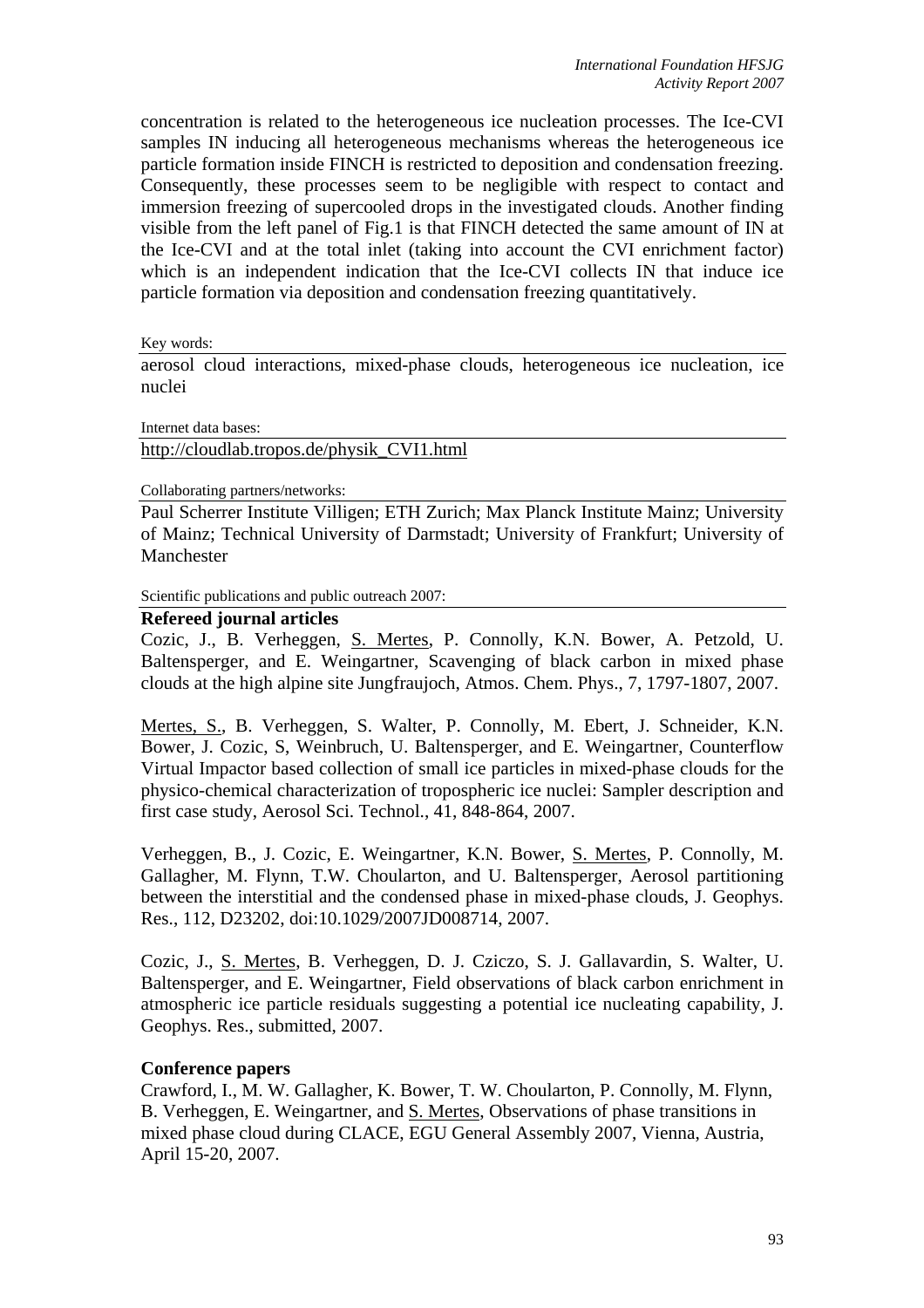Weingartner, E., B. Verheggen, U. Lohmann, J. Cozic, M. Gysel, U. Baltensperger, S. Mertes, K. N. Bower, P. Connolly, M. Flynn, J. Crozier, M. Gallagher, H. Coe, S. Walter, J. Schneider, J. Curtius, S. Borrmann, A. Petzold, M. Ebert, A. Worringen, and S. Weinbruch, Aerosol partitioning in mixed-phase clouds, EGU General Assembly 2007, April 15-20, 2007.

Schneider, J., S. Walter, J. Curtius, F. Drewnick, S. Borrmann, S. Mertes, E. Weingartner, M. Gysel, and J. Cozic, In-situ analysis of free tropospheric aerosol and small ice crystal residuals using a high resolution aerosol mass spectrometer (HR-ToF-AMS) at Jungfraujoch during CLACE 5, EGU General Assembly 2007, Vienna, Austria, April 15-20, 2007.

Kamphus, M., M. Ettner-Mahl, F. Drewnick, J. Curtius, S. Mertes, and S. Borrmann, Chemical analysis of ambient aerosol particles and ice nuclei in mixed phase clouds by single particle laser ablation mass spectrometry, EGU General Assembly 2007, Vienna, Austria, April 15-20, 2007.

Nilius, B., U. Bundke, R. Jaenicke, H. Bingemer, S. Mertes, and T. Wetter, First measurement results of the Fast Ice Nucleus Counter FINCH, EGU General Assembly 2007, Vienna, Austria, April 15-20, 2007.

Weingartner, E., J. Cozic, B. Verheggen, M. Gysel, , S. Sjogren, U. Baltensperger, S. Mertes, K.N. Bower, P. Connolly, M. Flynn, J. Crosier, M. Gallagher, H. Coe, T. Choularton, D.J. Cziczo, L. Keller, H. Herich, C. Hoose, U. Lohmann, S. Walter, J. Schneider, J. Curtius, S. Borrmann, A. Petzold, M. Ebert, A. Worringen, and S. Weinbruch, Aerosol partitioning between interstitial and condensed phase in mixedphase clouds. Aerosols - Properties, Processes and Climate (APPC). ESF - INTROP Conference, Crete, Greece, April 22-24, 2007.

Weingartner, E., J. Cozic, B. Verheggen, U. Baltensperger, S. Mertes, S. Walter, J. Schneider, and J. Curtius, Impact of black carbon on climate: Interaction of soot containing particles with clouds. 15th ETH-Conference on Combustion Generated Nanoparticles, Zurich, Switzerland, August 13-15, 2007.

Cozic, J., B. Verheggen, E. Weingartner, U. Baltensperger, S. Mertes, K. N. Bower, I. Crawford, M. Flynn, P. Connolly, M. Gallagher, S. Walter, J. Schneider, J. Curtius, and A. Petzold, Partitioning of aerosol particles in mixed-phase clouds at a high Alpine site, 17th International Conference on Nucleation & Atmospheric Aerosols, Galway, Ireland, August 13-17, 2007.

Gysel, M., B. Verheggen, J. Cozic, E. Weingartner, K. Bower, S. Mertes, P. Connolly, M. Gallagher, M. Flynn, T. Choularton, and U. Baltensperger, Activation behaviour of aerosol particles in mixed phase clouds at the high alpine research station Jungfraujoch, Special Symposium on Atmospheric Observations and Advanced Measuring Techniques in the Remote Areas within the Asian Aerosol Conference 2007, Kaohsiung, Taiwan, August 26-29, 2007.

Worringen, A., N. Benker, M. Ebert, F. Zimmermann, S. Mertes, E. Weingartner, and S. Weinbruch, Characterization of ice residuals from the CLACE 5 experiment, European Aerosol Conference (EAC), Salzburg, Austria, September 9-14, 2007.

Schneider, J., S. Walter, J. Curtius, F. Drewnick, S. Borrmann, S. Mertes, E. Weingartner, M. Gysel, and J. Cozic, In-situ analysis of free tropospheric aerosol and small ice crystal residuals using a High Resolution Aerosol Mass Spectrometer (HR-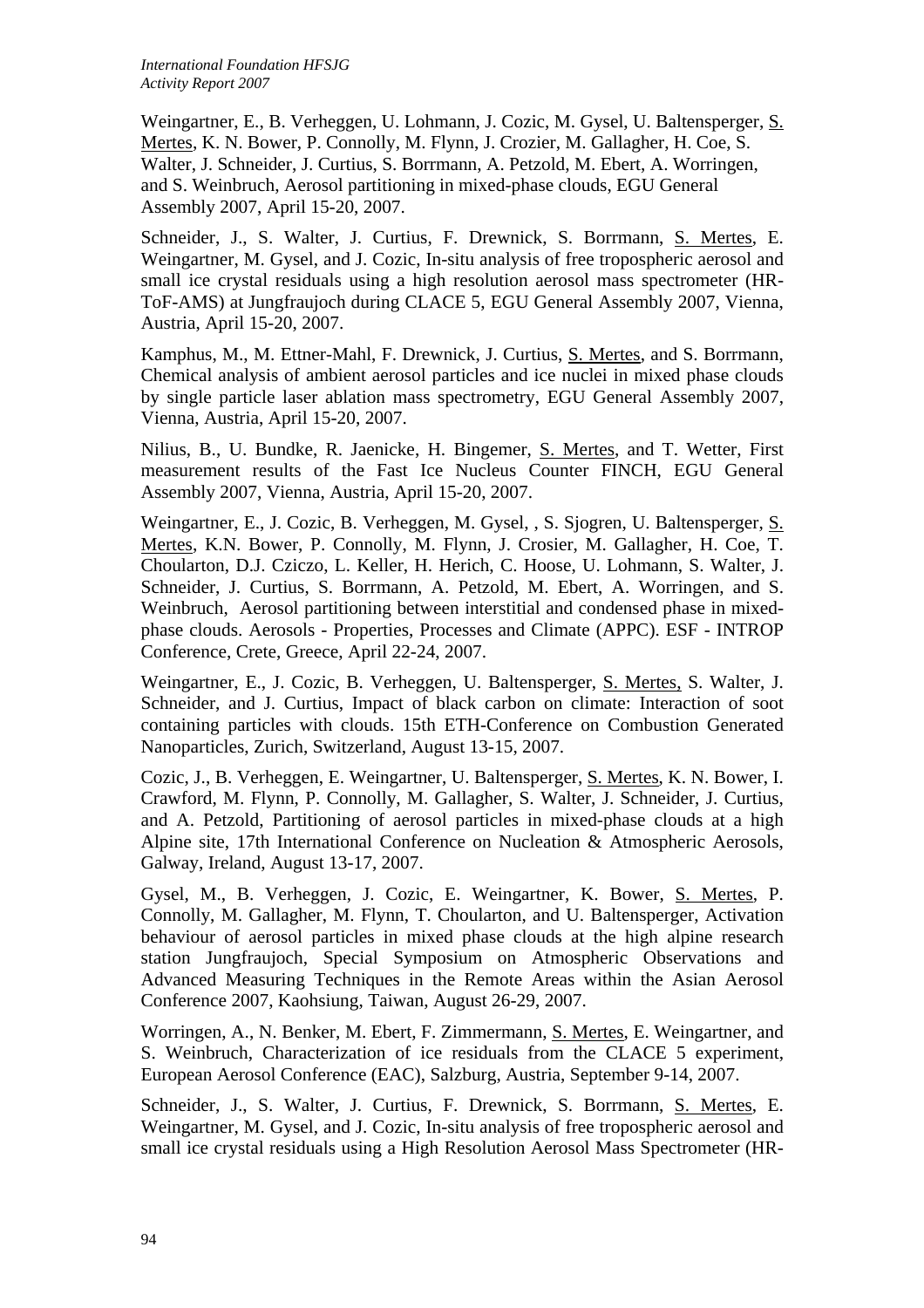ToF-AMS) at the Jungfraujoch during CLACE 5, European Aerosol Conference (EAC), Salzburg, Austria, September 9-14, 2007.

Weingartner, E., J. Cozic, B. Verheggen, M. Gysel, U. Baltensperger, S. Mertes, K. N. Bower, I. Crawford, M. Flynn, P. Connolly, M. Gallagher, T. W. Choularton, U. Lohmann, D. J. Cziczo, J. Schneider, S. Walter, J. Curtius, S. Borrmann, and A. Petzold, Partitioning of aerosol particles in mixed-phase clouds at a high alpine site, European Aerosol Conference (EAC), Salzburg, Austria, September 9-14, 2007.

# **Data books and reports**

Mertes, S., and J. Heintzenberg, Collection of small ice particles by means of a novel counterflow virtual impactor system for the determination of microphysical and chemical properties of tropospheric ice nuclei, final report, German Research Foundation, reference number HE 939/17-1, 2007.

Mertes, S., Ice nuclei identification based on Ice-CVI measurements, Scientific Project Report, ACCENT, Access to Infrastructures, 2007.

Address:

Leibniz Institut für Troposphärenforschung Permoserstrasse 15 D-04318 Leipzig Deutschland

Contacts:

Stephan Mertes Tel.: +49 341 235 2153 Fax: +49 341 235 2461 e-mail: mertes@tropos.de URL: http://www.tropos.de/ift\_personal.html#wolkenma